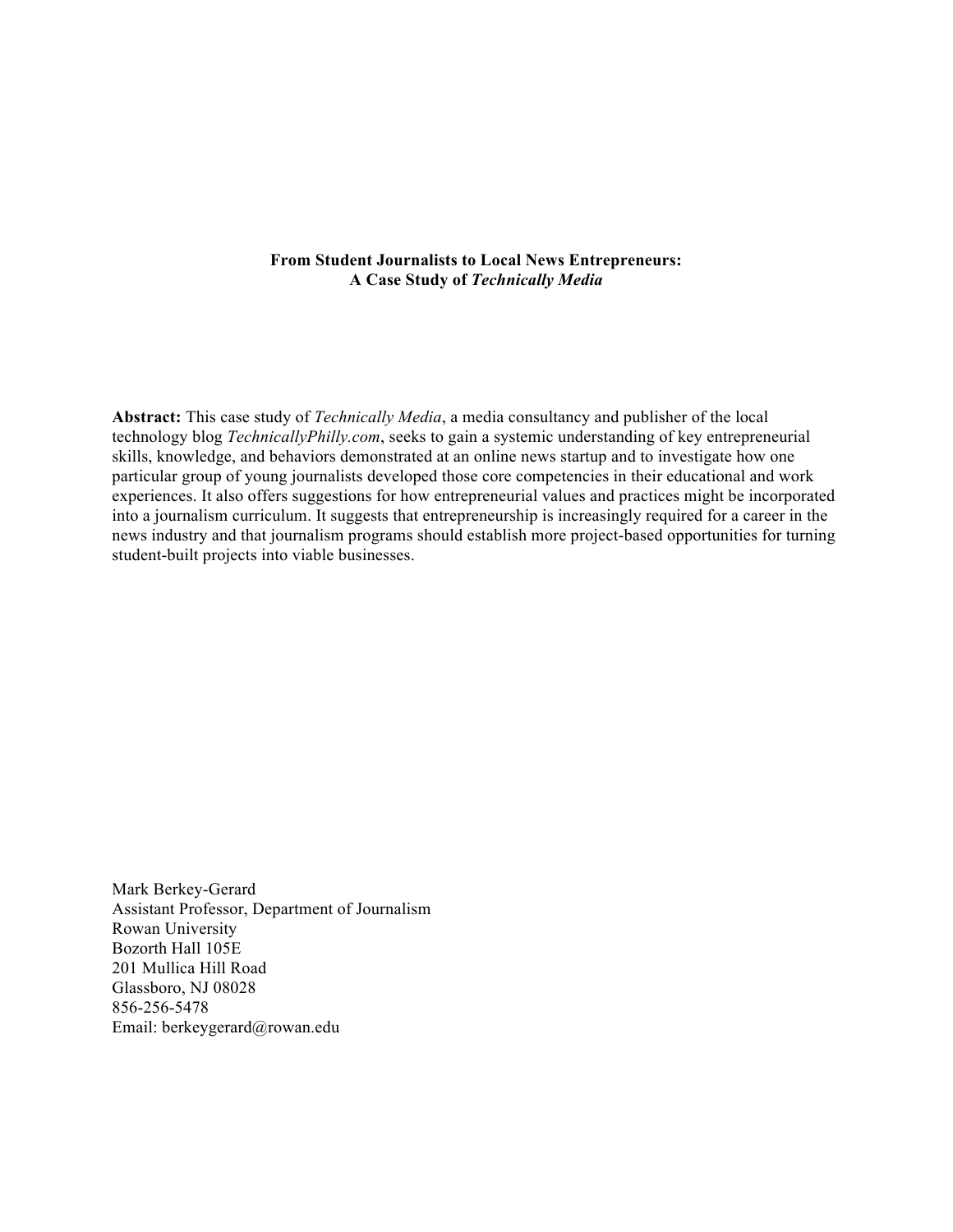# **From Student Journalists to Local News Entrepreneurs: A Case Study of** *Technically Media*

In 2009, Christopher Wink, Sean Blanda, and Brian James Kirk – three aspiring journalists in their early 20s – faced a humbling reality: their undergraduate degrees, internships, awards, and news clips were not enough to land a full-time journalism job, at least not the kind of job they wanted. So the three Temple University graduates cobbled together \$250 to purchase a few website domain names and a small-business license and launched their own online news venture. "It was shear desperation and fear," said Wink. "All three of us saw ourselves as more above average journalists, more than above average writers, [and] above average in everything we did. For us not to have people on their knees begging for us caused a lot of humility. We felt like we had to do something."

Today, Wink, Blanda, and Kirk run a company that has been described as "a prototype plucked from an entrepreneurial journalism textbook" (Slocum, 2009). They publish the blog *TechnicallyPhilly.com* and cover technology-related businesses, issues, and policy in the Philadelphia region. They organize Philly Tech Week, an annual event that draws more than 4,000 participants and generates enough revenue from sponsorships to fund the online publication. They have secured philanthropic grants to report on digital divide issues and to create web-based and mobile applications using city government data. They also provide media consulting to other nonprofit and news organizations seeking to build online content and web audiences.

*Technically Media* is still a small business, generating approximately \$250,000 in revenue annually, but it is profitable enough to employ the three co-founders and an additional reporter. And unlike many local news startups that have launched in recent years, it has a sustainable business model that does not rely on outside investment or large foundation grants. "We are not sexy to the journalism community," said Blanda. "But we are one of the few profitable small news sites."

This paper is an in-depth case study of *Technically Media*, a media consultancy and publisher of *TechnicallyPhilly.com*. The purpose is to gain a systemic understanding of key entrepreneurial skills,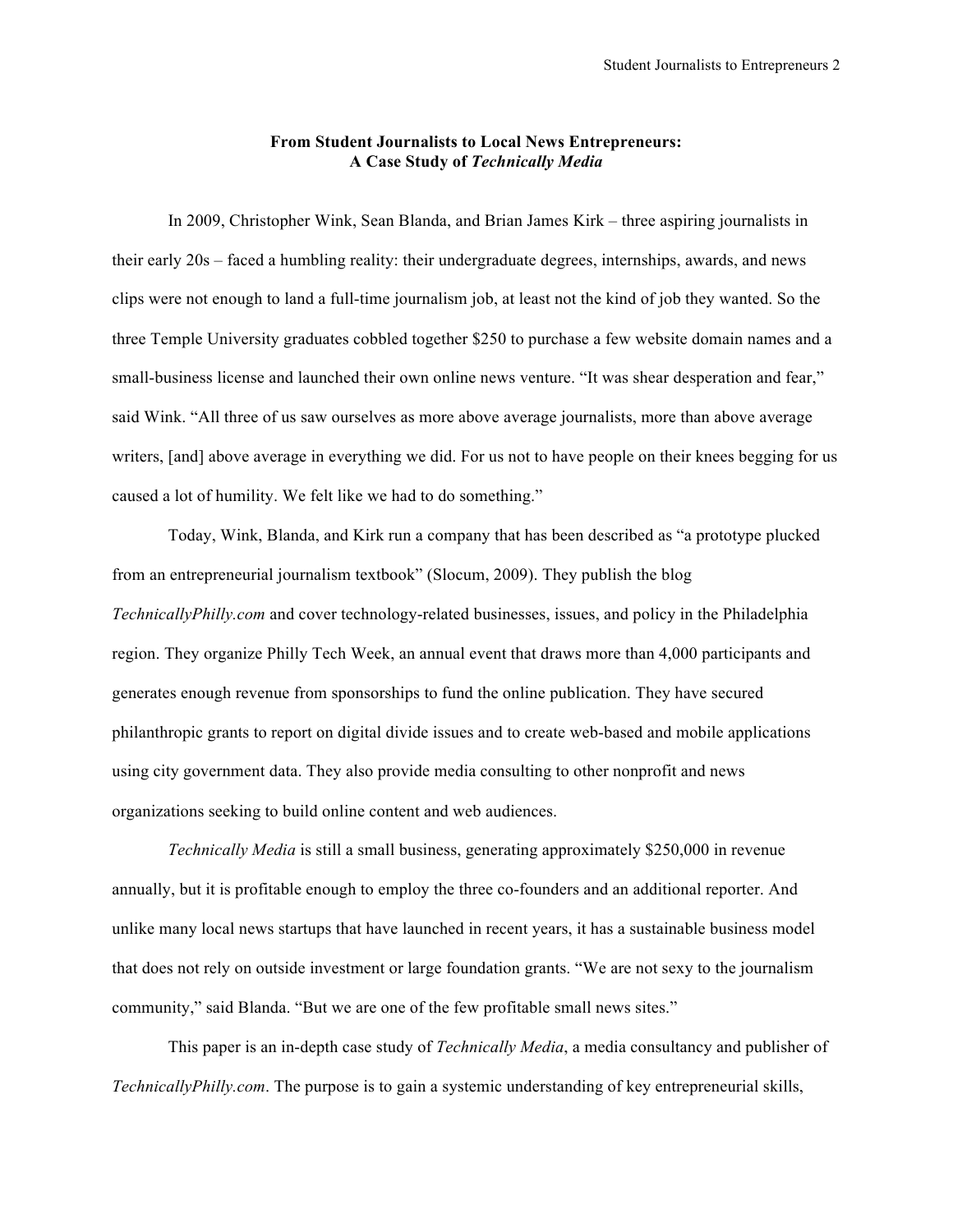knowledge, and behaviors required at an online news startup and to investigate how one particular group of young journalists developed those core competencies in their educational and work experiences. The research also seeks insight into how entrepreneurial values and practices might be incorporated into a journalism curriculum.

While it is a limited study of a single organization with small staff and budget, it has relevance for wider discussions of entrepreneurial journalism and education. *Technically Media* plays a significant role in the Philadelphia news ecosystem, serving as a connector to dozens of local and niche online publications. Because the co-founders launched the business with minimal professional experience, this research provides a unique assessment of their university journalism education and training. By placing the experiences of *Technically Media* in a framework of entrepreneurial learning outcomes, the case study offers practical suggestions that can be incorporated into a journalism curriculum.

### **Literature Review**

The study builds on previous research on entrepreneurial journalism education and online news startups. An overview of *Technically Media* and *Technically Philly* provides history and context.

### **Entrepreneurial Journalism Education**

Entrepreneurship has been defined as the ability to apply a set of behaviors, attitudes, and skills to a successful business venture (Herrmann, 2010). Lazear (2003) argues that an entrepreneur must be competent in a wide range of skills, rather than a specialist. Research also suggests that the motivation for launching a company is not merely financial, but also emotional (Wadhwa, Aggarwal, Holly, & Salkever, 2009). Gibb (2005) proposes an educational framework of entrepreneurial learning outcomes that identifies 12 key entrepreneurial capacities: opportunity seeking, initiative taking, ownership of a development, commitment to see things through, personal locus of control, intuitive decision making with limited information, networking capacity, strategic thinking, negotiation capacity, selling/persuasive capacity, achievement orientation, and incremental risk taking.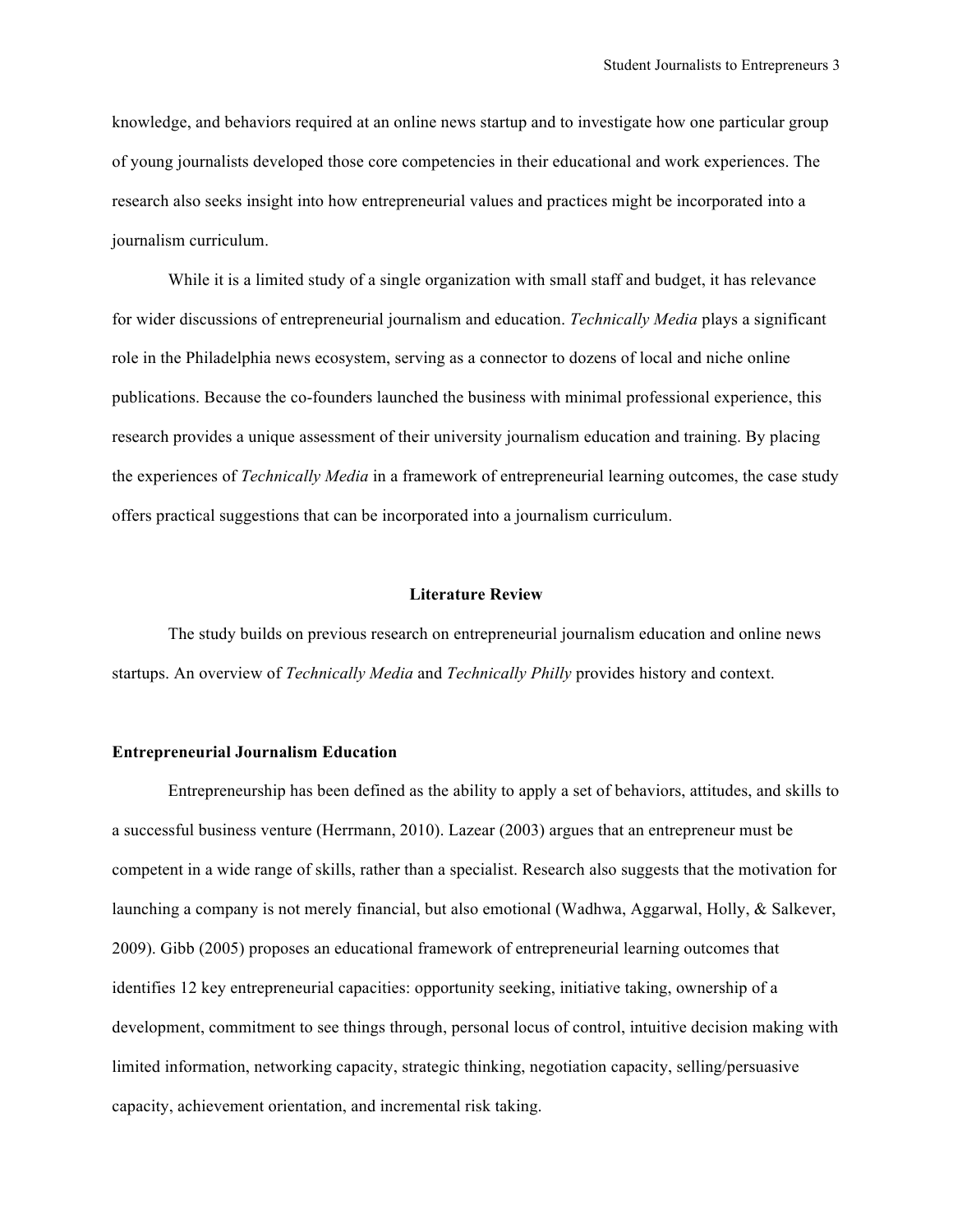Increasingly, entrepreneurship is a stated goal of journalism education. Courses and advanced degrees in entrepreneurial journalism are offered at a many universities (Benkoil, 2010; Chung, 2011; Jarvis, 2010; Paley Center for Media, 2010). Workshops, textbooks, and instructional resources aim to provide business skills and training to journalism students and mid-career professionals (Briggs, 2012; Buttry, 2010; Entrepreneurial Journalism Education, 2010; Gillmor, 2010; McLellan, 2009). There is a growing body of research on the challenges and benefits of not only preparing journalism students to gain employment in the news industry, but to pioneer new products and business models (Baines & Kennedy, 2010; De Burgh, 2003; Deuze, 2006). Hunter and Nel (2011) argue that entrepreneurial journalism education involves more than merely adding business courses to journalism curriculum: it requires opportunities for students to practice the attributes associated with entrepreneurship in a news publication setting.

## **Online News Startups**

It is impossible to accurately assess the number of independent online news ventures launched in the United States in recent years. The increasing breakdown of the boundaries between news producers and the audience and the use of traditional press tools by citizens to gather and distribute information has helped local online news outlets proliferate (Allan & Thorsen, 2009; Outing, 2005; Rosen, 2008). J-Lab has created a database of more than 1,200 local news startups in the U.S. (Schaffer, 2011a). The *Columbia Journalism Review* has profiled more than 250 new online news websites (Stivers, 2012). In her research, McLellan (2010a) surveyed 800 web publications and identified a list of "promising online local news sites" that demonstrate journalistic content, practices, engagement, frequency and a serious attempt at developing a sustainable business model (McLellan, 2010b). McLellan also divided these startups into subcategories for more precise classification, including "niche" websites that are characterized by a tight focus on a specific topic. Niche news sites can also be geographically specific to a region, city, community, or neighborhood. *Technically Philly* defines itself as both a "niche" and a "local"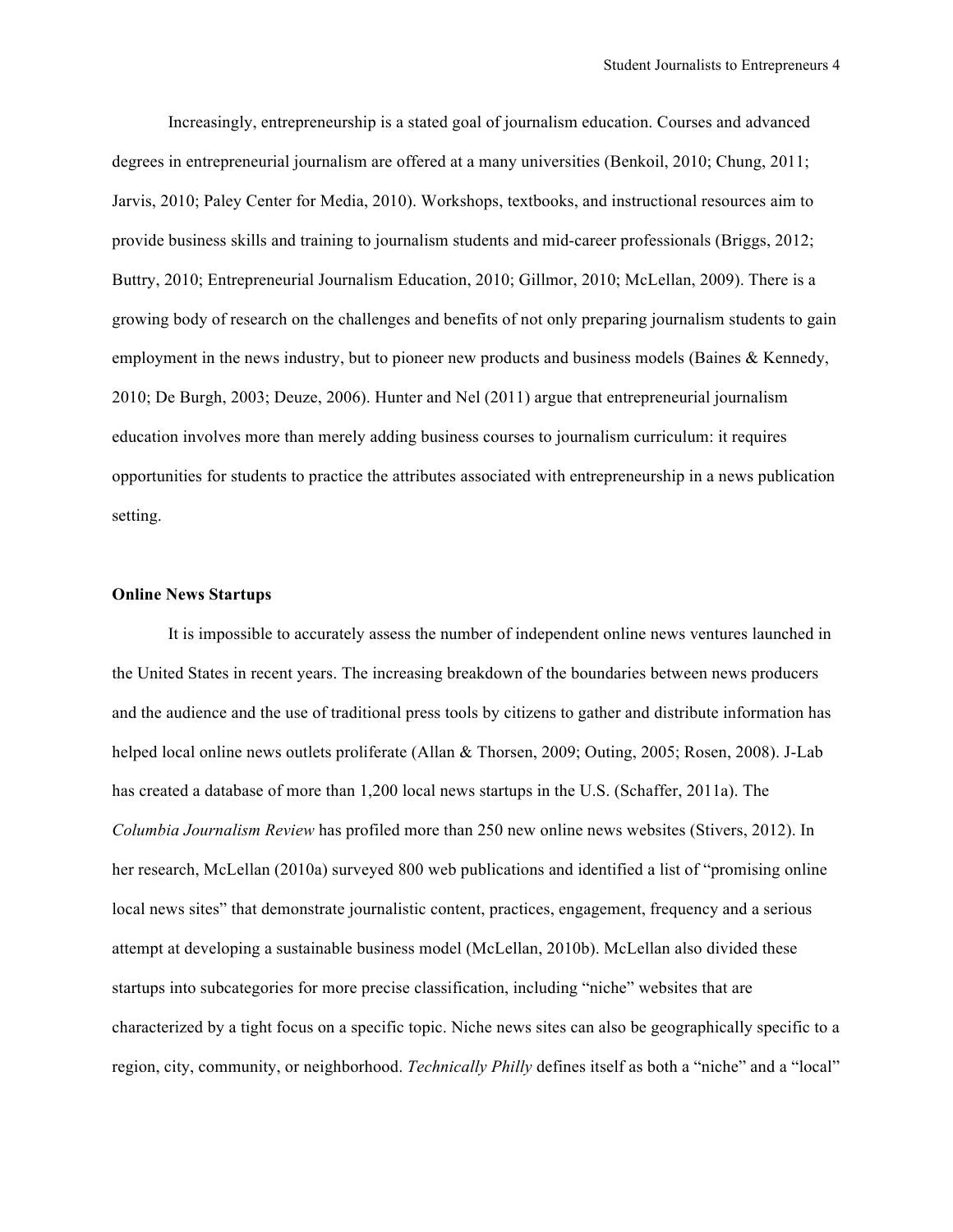online news publication. In addition to *Technically Philly*, regional technology news sites have sprung up in Minnesota, Portland, Omaha, Des Moines, and Kansas City (Engle, 2012).

# *Technically Media* **and** *Technically Philly*

Sean Blanda, Brian James Kirk, and Christopher Wink founded *Technically Media* in February 2009. The company describes itself as a media consultancy that provides content and editorial strategies for businesses, news organizations, and nonprofit organizations; the slogan boasts: "we build audiences" (Technically Media, 2012). *Technically Media* is the parent company of *TechnicallyPhilly.com,* a regional technology blog for the Philadelphia metropolitan area. *Technically Philly* provides news on local and regional startup businesses, venture capital, social media, web design and development, digital access, science and math education, and technology-related government policy (Technically Philly, 2012). *Technically Philly* publishes 5 days a week and attracts approximately 25,000 unique visitors a month. A 2011 readers survey identified *Technically Philly's* target audience as affluent young people who work in the technology, science, and media industries; approximately 70% of readers are in their 20s or 30s and 63% earn \$50,000 or more annually. Nearly half of readers said they visit *Technically Philly* at least once a day (Technically Media, 2012b).

As a consultancy, *Technically Media* assists clients in creating editorial content for websites, blogs, and social media. Consulting clients include the National Constitution Center, a museum located on Independence Mall in Philadelphia, *PlanPhilly.com,* a nonprofit news website that covers issues of land use and zoning, *CampusPhilly.org*, an organization that provides information and services to college students, and *PhiladelphaSportsDaily.com,* a local sports blog (Technically Media, 2012).

*Technically Media* hosts multiple events related to technology, media, and news, which helps create its unique role in the Philadelphia news ecosystem (Anderson, 2012). Philly Tech Week, the company's signature event, draws more than 4,000 participants to 65 events (Armstrong, 2011). Since 2009, the company has also hosted BarCamp News Innovation, an annual 1-day "unconference" on online journalism that follows a format of participatory, user-generated workshops. Lail (2010) described the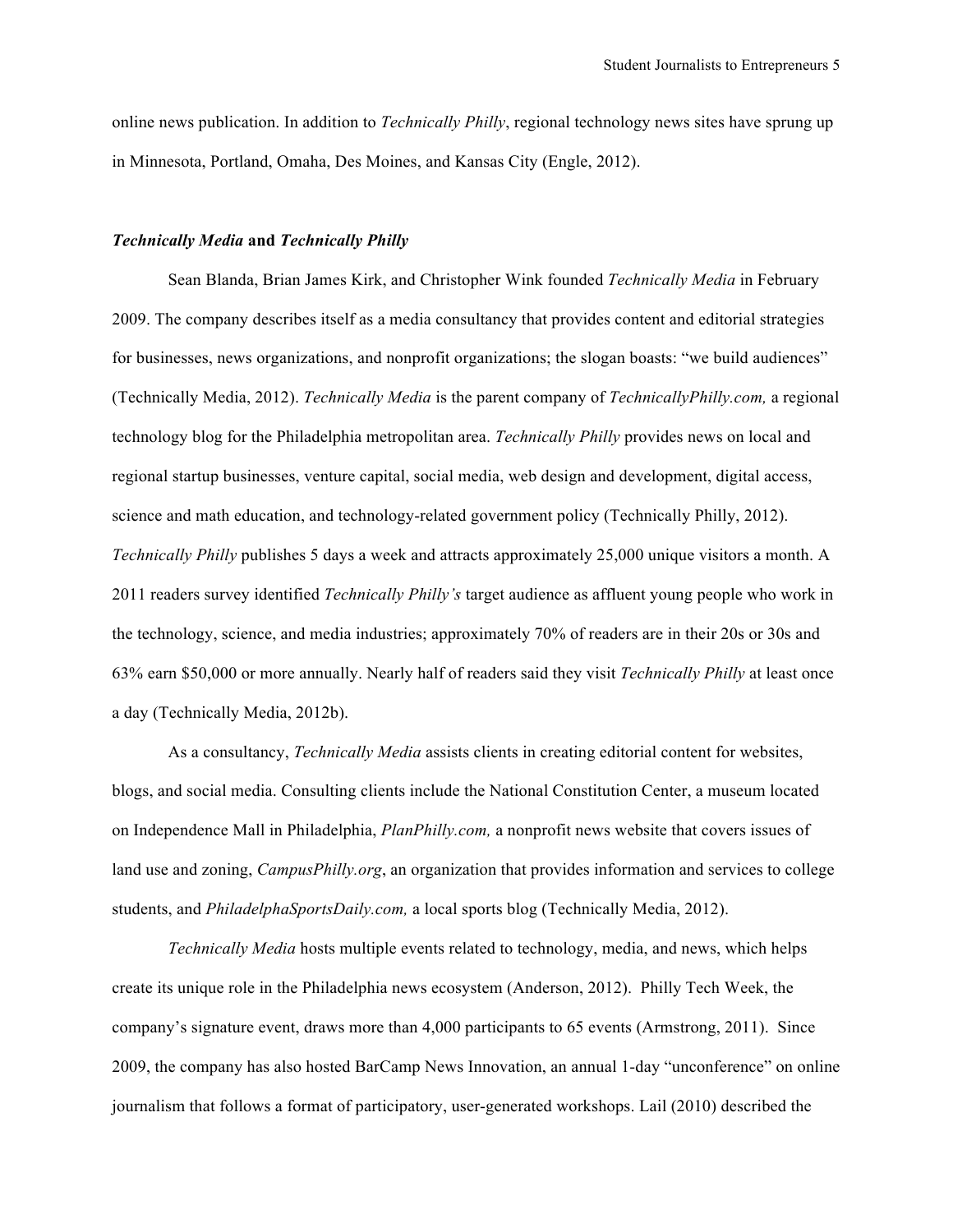attendees of BarCamp News Innovation as an eclectic group of "news and technology geeks, seasoned traditional journalists trying to refashion careers, software developers with visions of the future, mainstream journalists looking outside their box, [and] enthusiastic journalism students full of hope and ambition and others just eager to carve a space in the media landscape."

*Technically Media* has received grant support to cover digital divide issues and to advocate for public access and applications for government and non-city data. In 2011, *Technically Media* received \$82,500 from the William Penn Foundation to cover the "open data movement" in Philadelphia. Grants from J-Lab have funded coverage of the city's plan to expand broadband to underserved neighborhoods, a database of abandoned property in Philadelphia, and the creation of mobile application for locating Wi-Fi hotspots in the city (Schaffer, 2011b).

In 2011, *Technically Media* generated approximately \$250,000 in revenue; about 51% of the revenue comes from consulting, 35% from philanthropic grants, 12% from events, and 2% from advertising. Future plans for the company include expanding its regional technology blog into other markets. In the summer of 2012, the organization plans to launch a new publication, *Technically Baltimore,* to test if the model can be replicated in another location. *Technically Philly* is also exploring a paid membership program that would provide members with discounted events and access to a database of local investors.

## **Research Questions**

The following research questions were developed to gain insight into how entrepreneurship is developed in the context of a local, niche online news venture and how those practices might inform a journalism curriculum.

**RQ1:** What domain-specific skills and knowledge has the staff of *Technically Media* developed in the launch and operation of the online news venture?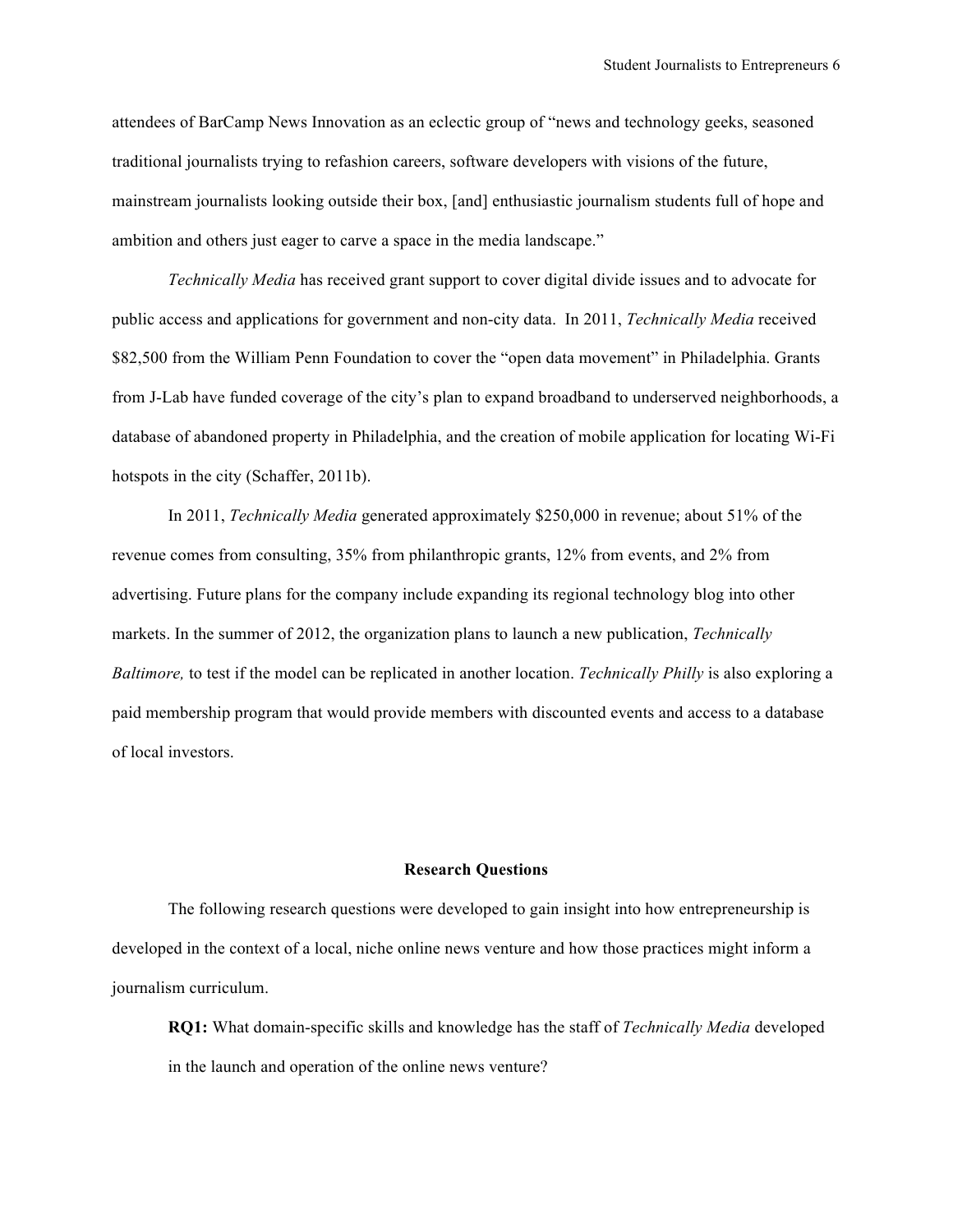**RQ2:** How has the staff of *Technically Media* acquired the skills and knowledge required for the launch and operation of the online news venture?

**RQ3:** How have key entrepreneurial capacities shaped the business model and strategies of *Technically Media*?

**RQ4:** What are the recommendations for integrating the skills, knowledge, and experience of *Technically Media* into a journalism curriculum?

#### **Method**

This research project is a case study of *Technically Media*. Yin (2009) defines case study research as "an empirical inquiry that investigates a contemporary phenomenon in depth and within its real-life context" (p. 18). This method can be particularly useful in understanding a particular organization and how decisions are made within an organization (Berg, 2007). This study focuses on a singular organization as the unit of analysis to gain insight into entrepreneurial journalism. It relies on multiple qualitative data sources, including direct observations, interviews, and internal and public documents. The three co-founders of *Technically Media* provided the researcher with access. The researcher conducted direct observations during the week of June 13-18, 2011, and attended staff meetings, a public presentation, work sessions, and meetings with consulting clients and grant officers to understand the daily operation of the company. The researcher conducted a total of 8.5 hours of interviews with the three co-founders. All interviews were conducted at the offices of *Technically Media* at 1515 Market Street in Philadelphia. The questions were semi-standardized, which allowed for exploration of issues that emerged in the discussion (Wengraf, 2001). All interviews were recorded with a digital audio recorder with the permission of the respondent and transcribed verbatim. The content of the interviews were analyzed following the five stages outlined by McCracken (1988). In addition, the co-founders provided the initial *Technically Media* business plan, a series of public presentations, internal memos, timesheets, and financial information. Data from all of the sources were coded and analyzed using key themes that emerged from the research study, as outlined by Lindlof and Taylor (2002).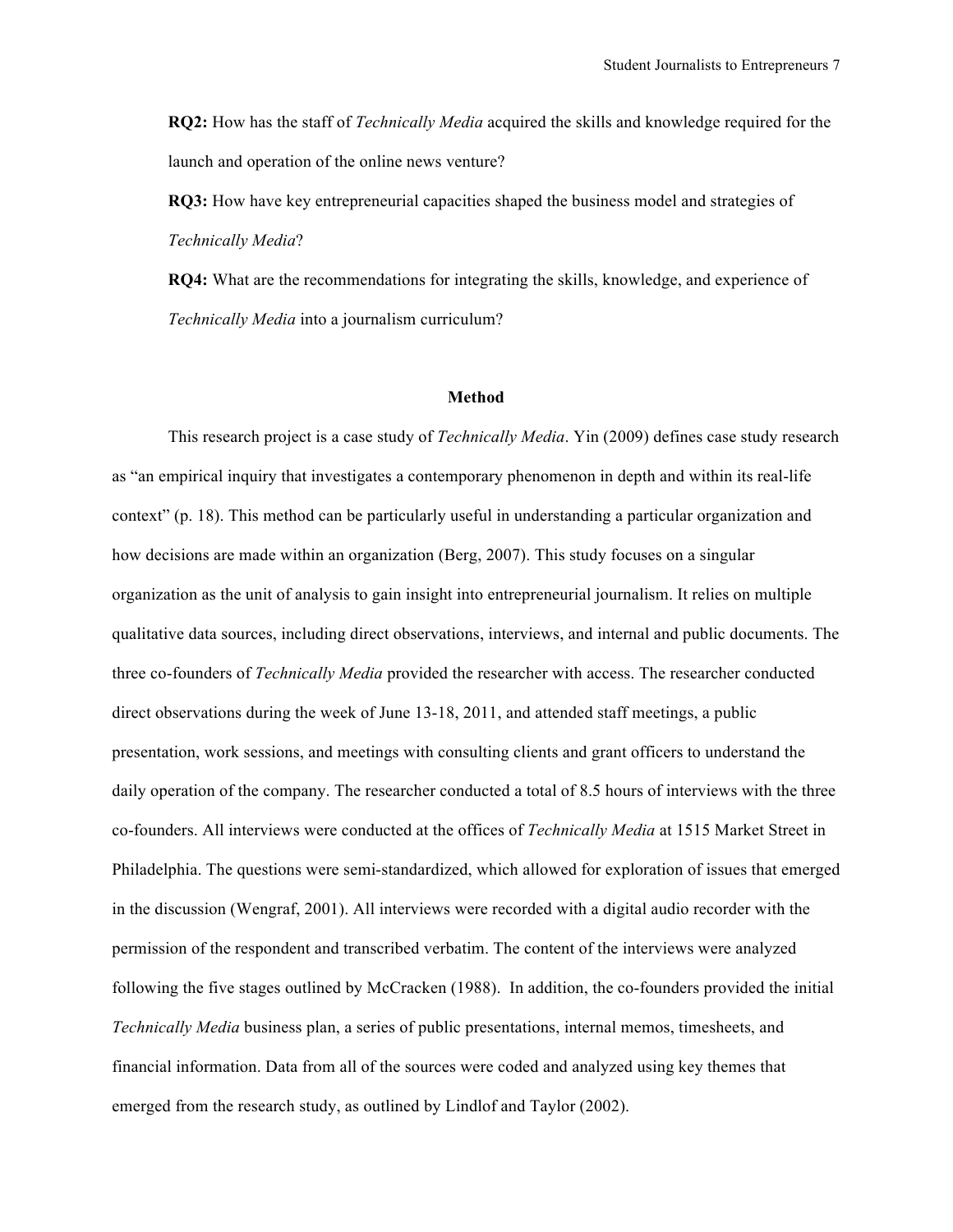#### **Results**

### **RQ1: Skills and Knowledge**

The staff members of *Technically Media* report working between 50 and 70 hours a week. Staff members work from a variety of locations, including telecommuting from home, reporting in the field, working in the office, and attending events in the evenings. While the company produces a 5-day a week online publication, the staff spends a significant portion of the workweek on business operations, dividing time between the publication, consulting, grants, and events.

Many of the journalism-specific skills employed by the staff are similar to those of a traditional newspaper reporter. To create news content for *Technically Philly*, the researcher observed skills such as news judgment, working under tight deadlines, interviewing, developing sources, writing, fact checking, proofreading, and attention to accuracy. In addition, attention to search engine optimization principles and web analytics, use of an open source content management system, website development, and social media strategies are essential to operating the independent online publication. While multimedia skills like shooting photos and video and producing information graphics are a routine aspect of the job, the staff emphasizes functionality over high production value. The staff of *Technically Media* also engaged in discussions of ethics, policies for message boards, and the challenge of avoiding conflict of interest with companies who are advertisers or event sponsors, but are also the subject of news coverage.

Business skills observed include those often associated with the publishing side of the news industry, including contacting advertisers, meeting with potential consulting clients, budgeting, and strategic planning. In addition, staff members were involved in various aspects of grant-funded work, including producing reports for funders and managing project budgets. Staff planned for future events, including discussions of sponsorships and promotion. In their work as consultants, *Technically Media* staff operates as project managers, facilitating group sessions with client staff and coordinating tasks with outside web development firms. Finally, the routine tasks associated with running a small business – monitoring cash flow, taxes, paying vendors, and payroll – were also observed.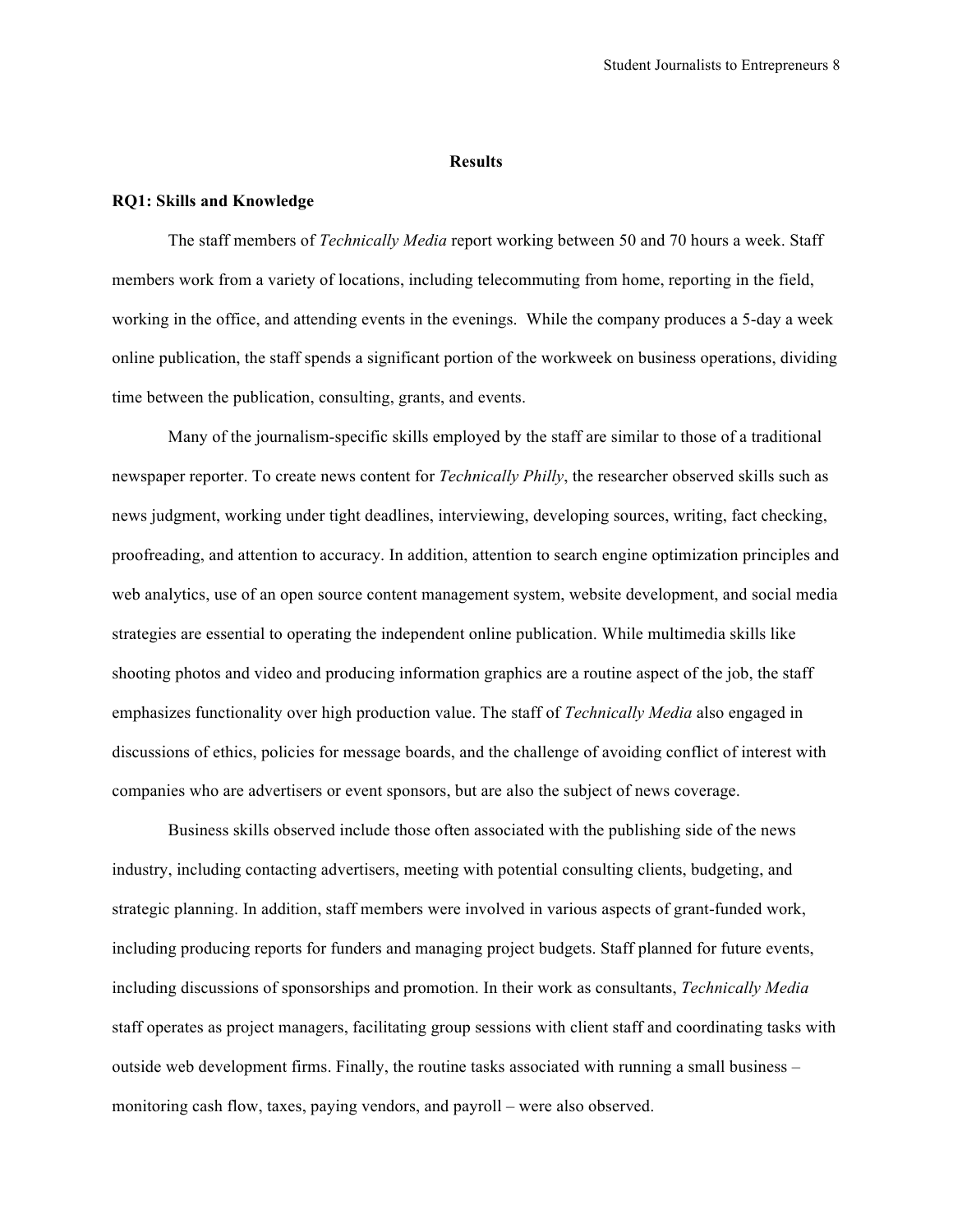# **RQ2: Acquiring Skills and Knowledge**

In interviews, *Technically Media* co-founders emphasized that the skills and knowledge required

to operate the company are not particularly specialized or unique. Staff members attribute the success of

the venture to the implementation of widely shared ideas. Staff members expressed this in the following

ways:

"I'm a firm believer that ideas are cheap, but execution is costly. In the news ecosystem, let's be honest, there are the same five ideas being tossed around. And the people who ballyhoo their ideas as being beyond pale are idiots. The hard part is execution" (Wink, 2012).

"It was a necessity. We didn't have a job. This had to make money or it was not worth our time. It's like if you kick someone off in a jungle to fend for themselves and you came back in a week and said, 'How did you learn to hunt?' It's because I'm hungry. I had to figure this out" (Blanda, 2012).

"There is no shortage of people who are smarter than we are, more accomplished than we are, better resources, better instincts, but just don't do it. Take everything way from us, but we do things. And that is what I'm most proud of" (Wink, 2012).

In addition, the staff of *Technically Media* identified several key educational experiences and

work-related strategies for acquiring and developing the knowledge and skills required to launch and

operate an online news venture.

# **Student publication, internships, and entry-level jobs.** When asked about their undergraduate

education, staff referenced *The Temple News,* a twice-weekly student-run university newspaper at Temple

University, as one of the most valuable undergraduate journalism experiences. Blanda, Kirk, and James

all worked on the newspaper and its website, and it was at the newspaper that they formed the

relationships that would lead to *Technically Media*. Wink (2012) stated:

"The great success of my college career was relationships. I met a lot of smart professors and other students that I still deal with. I saw college as a way to get to a place. I wanted to be in a big East Coast city. Temple gave that to me. I wanted to meet a lot of smart people that I can work with. Temple gave that to me."

In addition to course work and student publications, the co-founders collectively performed internships at *The Philadelphia Inquirer*, *The Philadelphia Daily News*, *Philadelphia Business Journal*,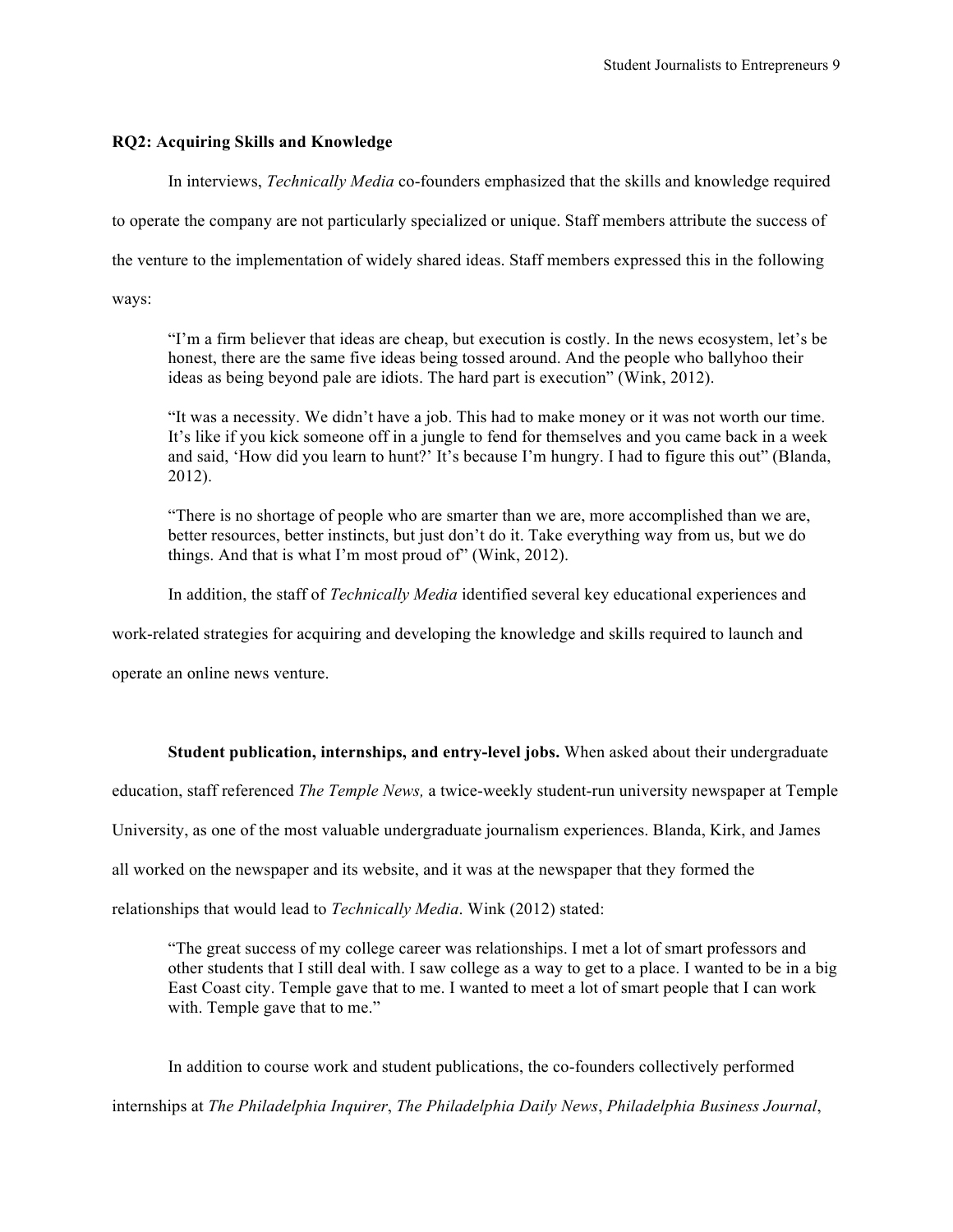*Metro*, *Philadelphia Magazine*, *Pennsylvania Legislative Correspondents' Association*, and

*Philebrity.com*. Blanda (2012) said:

"The reason I liked Temple and the reason I think historically it's a good journalism school is that they would just throw you out to internships to the *Daily News* and the *Inquirer* and you would learn how it all worked. You'd learn."

For much of the 3 years it took to build *Technically Media* to sustainable business, the co-

founders also freelanced or worked second jobs. Blanda covered the media industry for *Vital Business* 

*Media*. Kirk and Wink freelanced for local weeklies, magazines, and blogs. Wink (2012) also worked as

the director of social media and marketing for the nonprofit organization that works with homeless

individuals, where he helped develop a content strategy and a blogging platform for the organization:

"In effect I was doing public relations, but I wanted no part of it. I was a journalist. I was covering homelessness. I would do these homelessness news roundups, and I would curate these national conversation on homelessness because no one else was doing it and seeing similarities in different national conversations."

More than the traditional university course work, staff members said, practical, hands-on educational and

job-related experiences provided the experience and relationships to launch their own business.

# **Reporting as a pathway to business knowledge.** Staff members of *Technically Media* also

emphasized that they use their skills as journalists to identify the business knowledge they lack. They

stated:

"Journalism prepares you for many things. You are not afraid to talk to random people. You learn how to organize your thoughts on the fly. Even the concept of a lead is really important in selling – what is the thing I need to know? It's funny that in learning about how the business world works, we see how journalism helps you do that" (Blanda, 2012).

"Our approach has been that we don't know the information, and we are going to find out that information. It is so boring, but every business decision we have ever made, all we did was use the same process that we use when we report on technology. Who are the smart people we need to talk to? Where are the credible online resources? Everything you teach in Journalism 101 is what we did" (Wink, 2012).

# **Creating forums for discussion and education.** When staff of *Technically Media* cannot find

the information or expertise they need, they create forums and platforms to facilitate the transfer and

sharing of knowledge. For example, the first BarCamp News Innovation event organized in 2009 was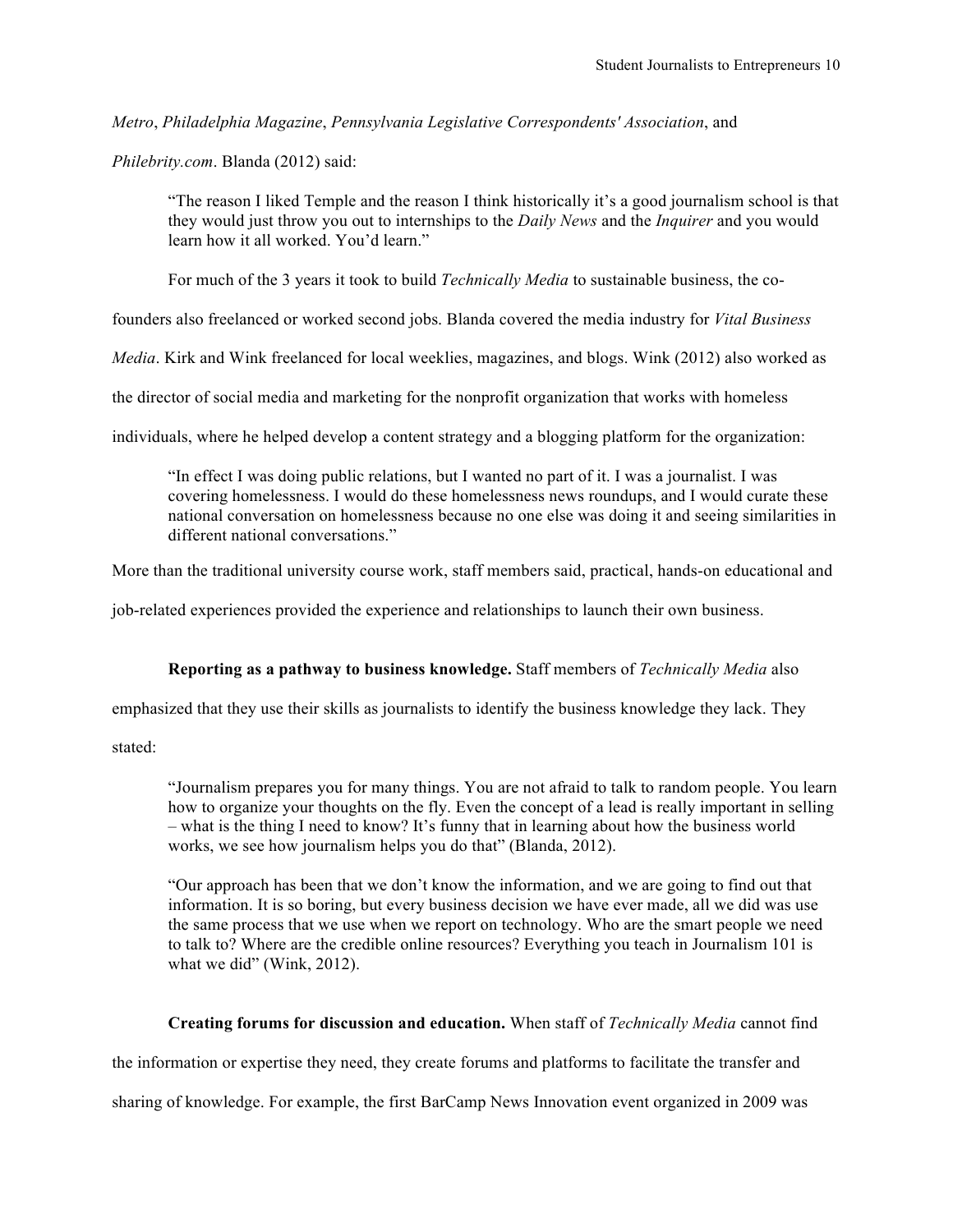created in part so that *Technically Media* could meet others who were launching similar online journalism

ventures and struggling with the same challenges. Kirk (2012) stated:

"We wanted to learn from others, but there wasn't any infrastructure for these conversations. So in a way we had to create it. With BarCamp, none of us wanted to travel to the middle of the country and none of us could afford it…. The conversations are so new in the industry that there was nowhere we could go to seek advice about what we were doing. So we had to look broader than just Philadelphia. There are a few other organizations like us. But it was hard to get a conversation going about what we needed to do to survive. I think we have a lot of great contacts and a lot of great mentors throughout the news industry in Philadelphia too, but they are not doing the consulting piece. They are not small organizations. So it was really hard to find lessons from others. So naturally, it was like if no one is going to talk about it then we'll talk about it."

And in the same spirit, often when the *Technically Media* staff learns something new or has an

insight into the business of online news, they share it with others at an event or on their personal blogs.

Wink (2012) stated:

"Every time we learn something we write a blog post about it. For us, that is because that information didn't exist. So 3 years from now when someone is looking for it, they'll have it."

### **RQ3: Entrepreneurial Behaviors, Attitudes, and Skills**

In observations, interviews, and documents, the researcher observed evidence of all 12 of the entrepreneurial behaviors, attitudes, and skills outlined by Gibb (2005). However, several key developments in the launch and development of *Technically Media* emerged as the most critical, including initiative and opportunity seeking in the initial launch of the site, intuitive decision making in seeking out alternative revenue sources, selling/persuasive capacity in establishing a media consultancy, networking capacity in the use of events, and incremental risk taking in the strategic plans to move the technology blog into other markets.

**Initial launch.** The idea for *Technically Media* and *Technically Philly* originated from several sources. The co-founders had a general interest in technology journalism. As students, they were writing about it and building websites in various capacities. They recognized that there might be an audience for online news publication covering local technology issues after observing the popularity of events like Ignite Philly, a gathering of young professionals who make 5-minute pitches for how to improve the city.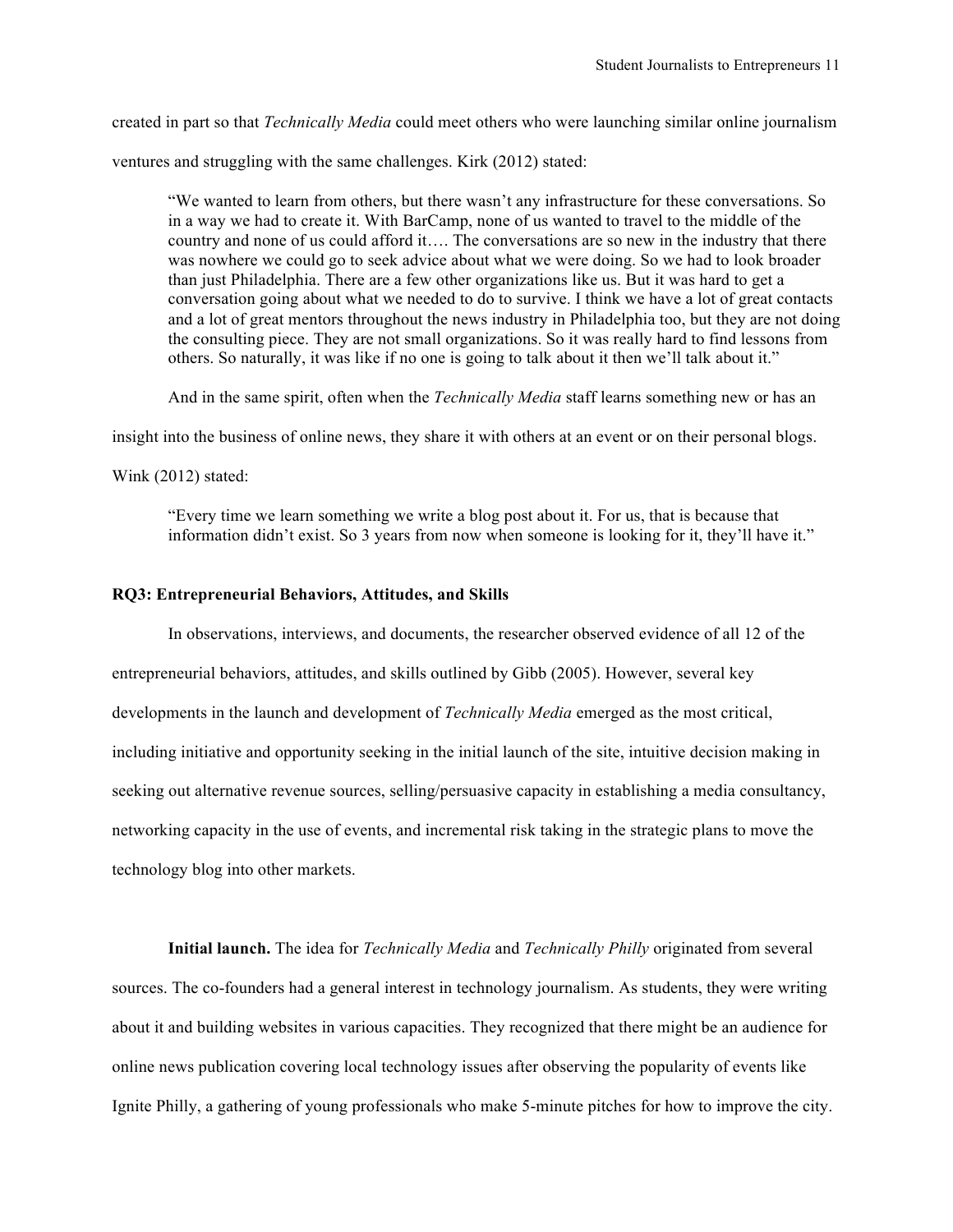After a few brief conversations, they launched *Technically Philly* and drew up a rough business plan.

They emphasized the importance of setting the publication up quickly and then adapting to the response.

Wink (2012) said:

"We didn't talk much about what the content would be. We said let's just do it and let it grow. February 9, 2009, tossed up a blog platform that Sean set up. Sean bought the domain name I believe. And let's just do it. Let's not take 18 months studying it, let's just do it, and see what was going to happen. And our thought was maybe we'd get a month or two in and just say there is nothing here. But that clearly wasn't the case…. In April 2009, after a month or so, we said, 'Let's talk about it.' We looked at it. And that business plan has a lot of things that we are doing now. The timeline was silly, but in the structure of a lot of it was there. In early 2009, it was every idea that was on the table and [let's] throw out things that don't work for us."

### **Facing the limits of traditional revenue generating ideas.** In 2010, *Technically Media* faced

the challenge that plagues many online journalism ventures: advertising revenue is not sufficient to

support the news operation. This reality forced the company to more aggressively seek out new revenue

streams, including event sponsorships. Wink (2012) said:

"We had really struggled with moving on the finances of *Technically Philly*. That was the hurdle. We kept coming up against our shortcomings in ad sales, in marketing, in business planning, in accounting. But we were doing well editorially. We were starting to connect with people and going to events. And we are good at that."

These events also led to more conversations with other local and niche news startups where

*Technically Media* staff worked alongside the founders of other websites who were struggling with

similar challenges. One possible solution, the staff thought, was to create a business services hub that

could reduce overhead costs for multiple websites. The staff turned the idea into a Knight News

Challenge proposal called "News Inkubator" and submitted it to the competition that funds innovative

news projects. The proposal did not receive grant funding, but it eventually led to *Technically Media*'s

consulting business. Staff members stated:

"Putting our ideas out there in such a broad way made us the touch point for a lot of conversations…. I think those Knight Challenges are good thought experiments. Because every once in a while you should sit back and say, 'If I had unlimited resources what would I do?' It helps to find your mission. It has helped us do that" (Blanda, 2012).

"In those conversations, in a lot of brainstorming sessions, we talked about that we could offer support for nonprofits or others. That was the seed: that there are other people who could benefit from these services" (Wink, 2012).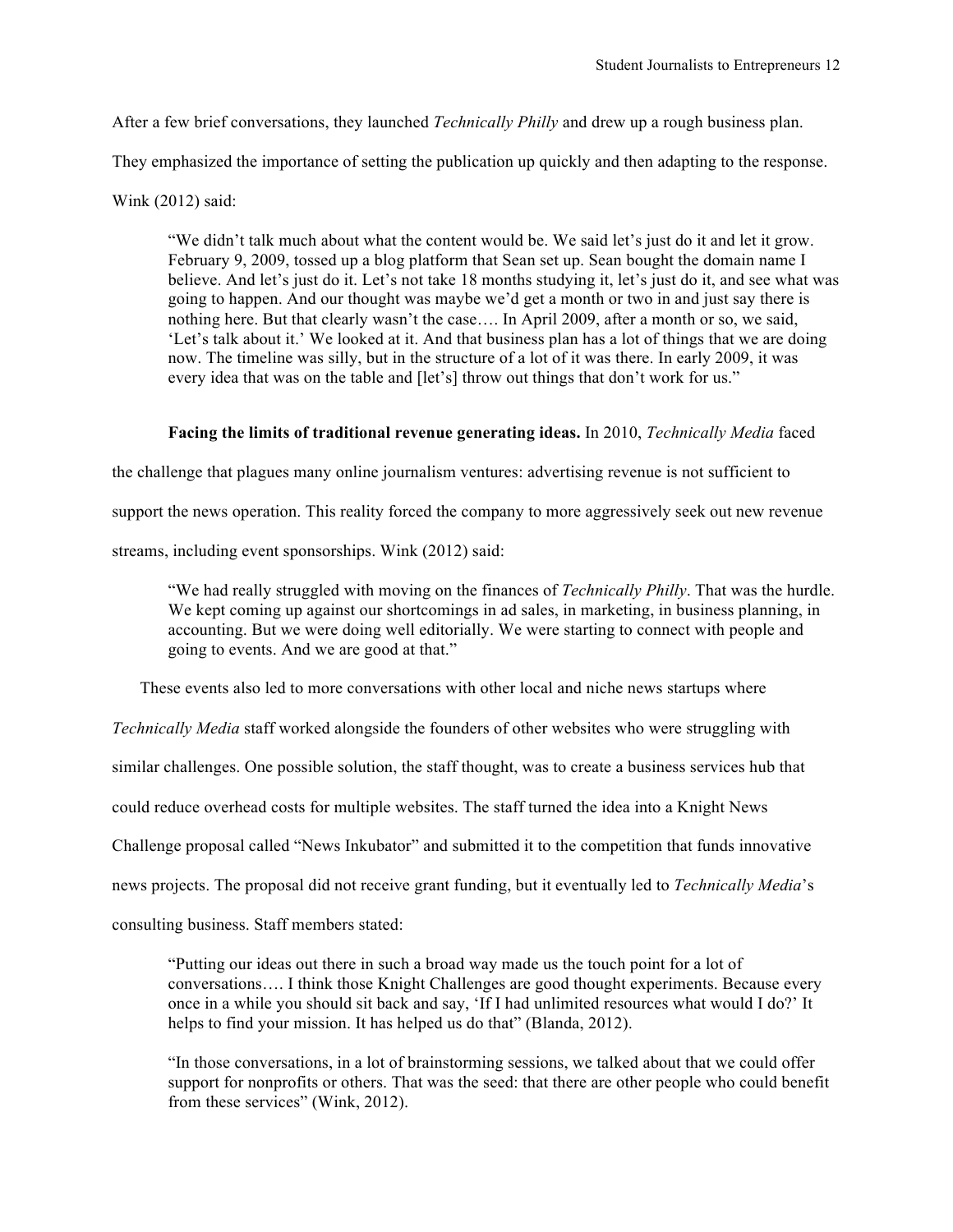It also became clear to the founders that it was unlikely that *Technically Media* would receive

significant outside investment or large funding grants. Staff said:

"Talking to venture capitalists for *Technically Philly*, I ask them what would it take to invest in media companies. They say, obviously it needs to scale and the only way it can scale is you are doing page view grabs like *Huffington Post*…. Or do what *SBnation.com* and *Bleacher Report* are doing, which is user-generated content, and then you sell against it by paying ridiculously low amounts of money [to bloggers]. And those are the only two ways that mass media has proven to scale online as far as I can tell. So investors aren't going to invest in anything that is less than that. And those models are terrible for journalism, I think" (Blanda, 2012).

"Everything that we do we pitch to someone with money and they say 'no.' And then we end up having to tough it out and do it ourselves" (Kirk, 2012).

# **Selling journalistic values as a product.** In 2010, *Technically Media* took their basic ideas about

building online publications – growing audiences by offering quality information and content and

developing strategies for how to convert web visitors to financial backers – to other nonprofits and

businesses. Staff described the idea in these terms:

"No matter whether you are a nonprofit or a small news site, the idea is the same. You gather these people to consume what you are writing and then you want them to do something. Traditionally, that was backwards, you subscribed, and then you read. Online, you read and then you have to subscribe or donate or purchase something or whatever. Content at the end of the day is marketing for something. It makes the content better if it is of journalistic value" (Blanda, 2012).

*Technically Media* landed several contracts, including one with the National Constitution Center.

They built a blog platform for the museum where legal scholars, historians, and museum staff write about

timely constitutional issues and current events. *Technically Media*'s goal is to instill some of the values of

a news publication into a museum culture to help it extend its programming to a digital platform. In turn,

the museum hopes to widen its reach, attract visitors to exhibits, and ultimately educate more people

about constitutional issues. *Technically Media* had to sell the museum on the idea that it should view its

online content the same way a journalist does. Kirk (2012) said:

"I mean the National Constitution Center is a great example. They have tracked over time how much less mainstream news there is about constitutional issues. They are a non-profit, non-partisan institution… so why can't NCC be seen as a journalism publication or be seen as that? It helps their mission. It helps cover that uncovered area of constitutional issues. So I think that is what is innovative. We see being able to provide news goes beyond a news bureau."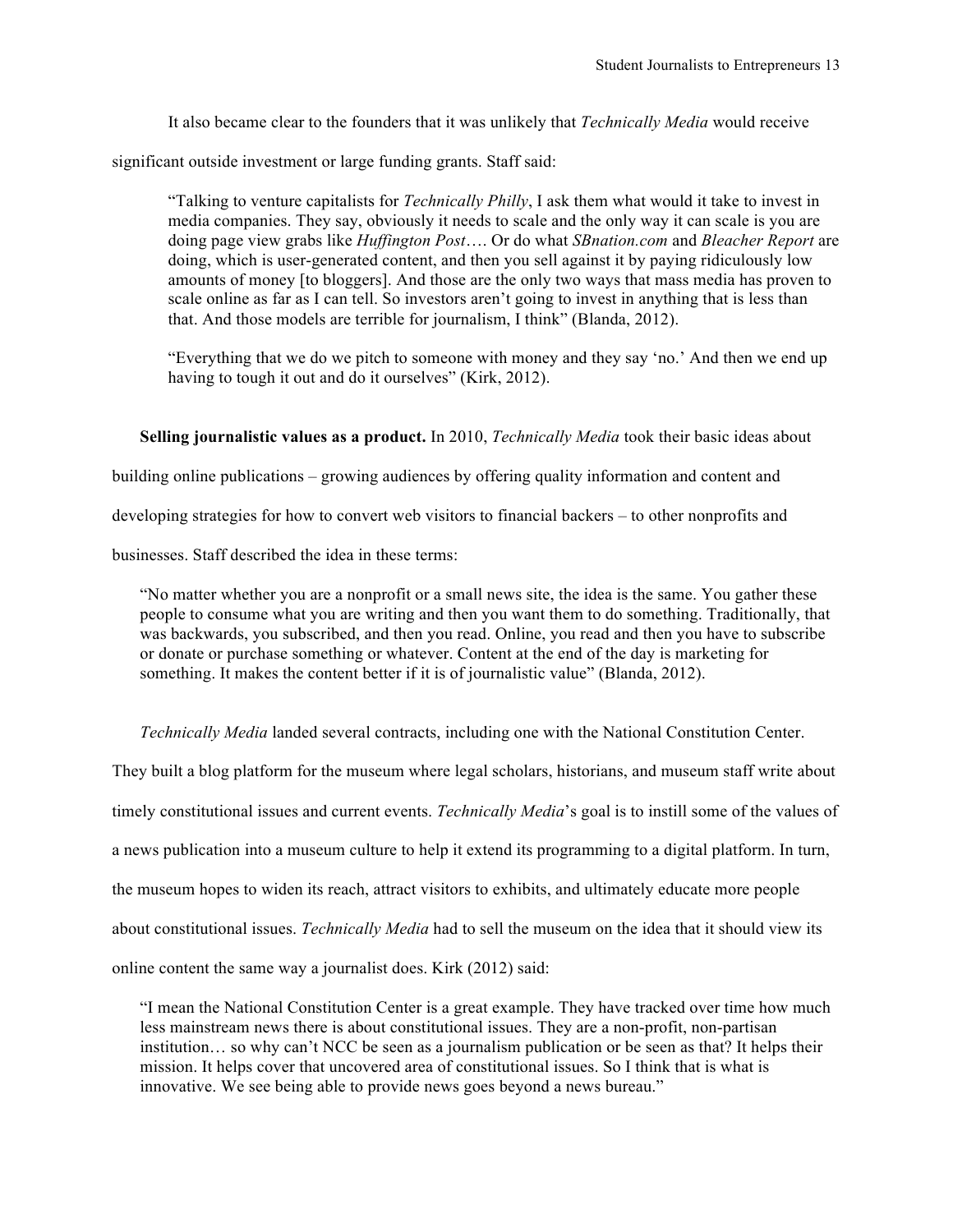**Building an event funded online news publication.** The revenue from the consulting side of the company allowed the staff to invest more time and resources into *Technically Philly*, and in particular into the larger, weeklong series of events called Philly Tech Week. By its second year, event sponsorships for Philly Tech Week and some moderate grant funding generated enough revenue to pay for the staffing of the blog and the hiring an additional reporter:

"We took the money we made in consulting and invested our time in bringing *Technically Philly* to a place where it is sustainable. With events, some modest advertising, and grant funding for journalism projects, we make money" (Wink, 2012).

# **Expanding into other markets.** After more than 3 years in business, the co-founders of

*Technically Media* say that the company has hit a plateau and must take additional risks to continue to

grow. The next test of their business model is to replicate the local technology blog and brand in other

markets. In the summer of 2012, the company will expand to Baltimore. Staff said:

"In 2011, the struggle was achieving stability. And we struggled to know what the next step was. It was either going to be a lifestyle business, where we were consulting and have a handful of clients. Or we had to be really risky and put ourselves out there go more national" (Kirk, 2012).

"Baltimore will be a test of our model. Is it us? Is it the market? Is it the location? Is it the timing? Is it the writing? We think Baltimore is Philly 3 years ago. We will open shop and see what happens" (Blanda, 2012)

## **RQ4: Journalism Curriculum/Education**

When asked for recommendations for integrating their experience at *Technically Media* into a

journalism curriculum, the staff said that in their experience journalism education should focus less on

skill-based training for employment in the news industry and create more opportunities for students to

build online publications and journalism tools as part of their educational experience. Staff members said:

"There are tons of people in my generation and slightly younger who are bitter that they followed the right path and the jobs are not available. We need to teach students to recognize when the old way doesn't work and to shift accordingly….We are not teaching students to be flexible in new ways. We are still turning out newspaper reporters. And that's a problem" (Blanda, 2012).

"I think the multimedia knowledge set and everything that we are using and talking about – Twitter, Facebook, Storify, Adobe Flash – all these tools are just tools. These are things that help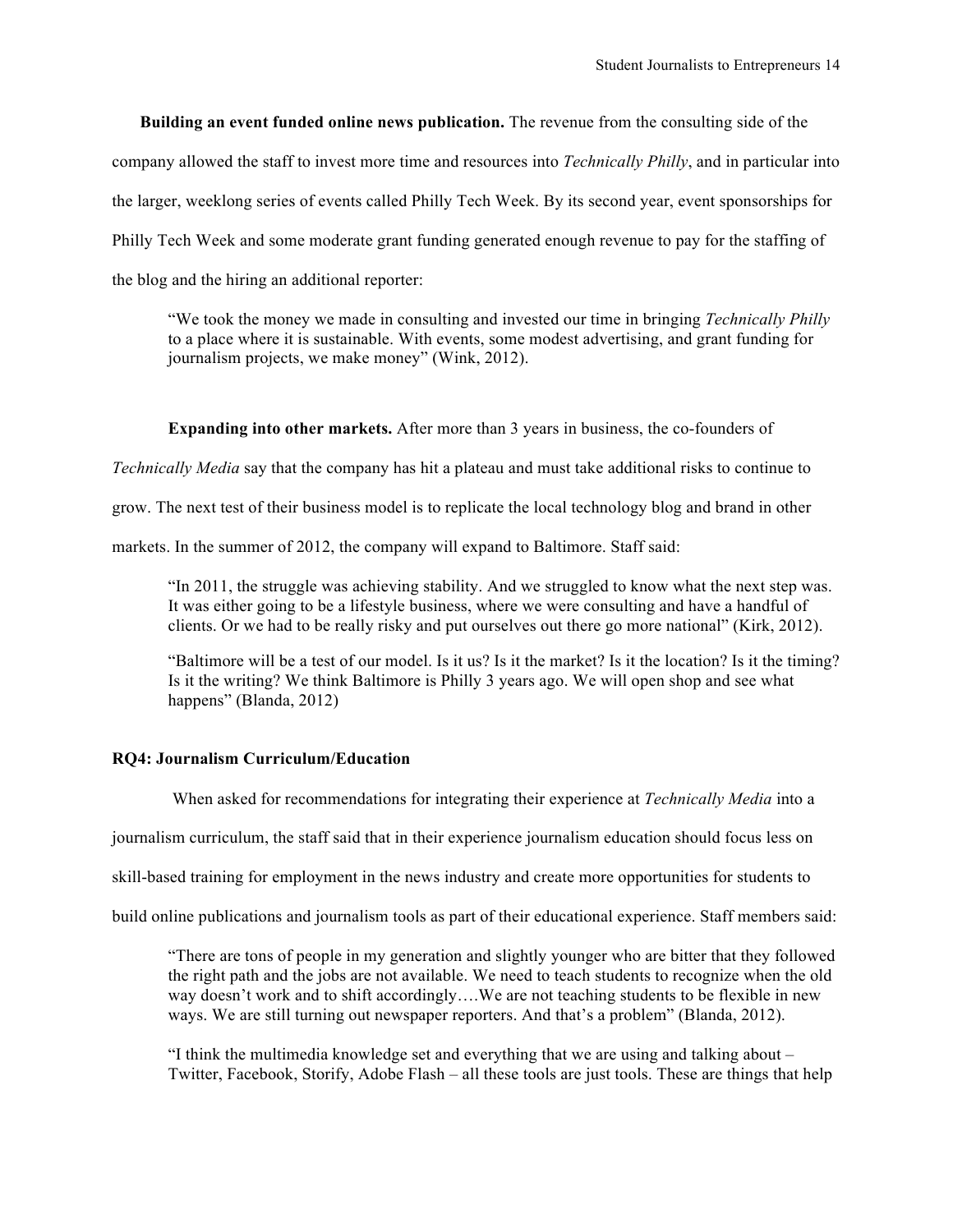you create or position content, but [in journalism school] you don't need to learn Adobe Flash, you need to learn to how to acquire new skills all the time" (Kirk, 2012).

"From a trade-school perspective, journalism is a hard sell. But if you infuse entrepreneurial teaching into a journalism program, it has the potential to be enlightening. Then I know how media works, how communication works, how business works, how advertising works, and how messaging works" (Blanda, 2012).

All of the staff members said that student journalists should be testing their products in the market

place and exploring revenue streams beyond advertising. Staff members said:

"I launched a business out of that [Temple entrepreneurial journalism] class. It didn't go anywhere. And it wasn't *Technically Philly*. But I walked out of there with a media kit that I was selling to people. It was a failure, but that was so valuable. It made me think about things differently. Or it forced me to action. I wouldn't have thought I could produce something in 3 months. That was huge for me" (Kirk, 2012).

"I would want more testing. Everything should be tested. Everything should be a student having an idea and testing it… The most successful computer science students and programmers build their own products and business while they are in school. They are constantly testing things, learning things, and exposed to some of the best minds in the country. Why don't we do that in journalism?" (Blanda, 2012).

"I was scared to death to sell anything, and I can sell now. It's because you can learn it. It's a practice thing. You can't teach someone to be less risk reverse, but you can teach someone to sell something, to understand your marketplace, and to research the probability of success" (Kirk, 2012).

Staff also said that even if student publications and projects do not become viable businesses,

demonstrating the ability to produce something independently has become increasingly important to

gaining employment with traditional news organizations. Wink (2012) put it this way:

"If *Technically Philly* was to implode tomorrow, I could probably get a job covering business or technology. [Having] that line on your resume that shows you have built something close to what you want to do is part of your education. It may become a fundamental step. Newsrooms are saying 'before we waste our time or our business resources on you, you need to have already done something. Then maybe we'll find resources and bring you on after you've proven you can do it.'"

## **Conclusions**

A case study of *Technically Media* offers multiple insights for news entrepreneurs and journalism

educators. The basics of journalism – how to obtain information and communicate it in an effective

manner – can be essential tools for acquiring new business knowledge. Many undergraduate and graduate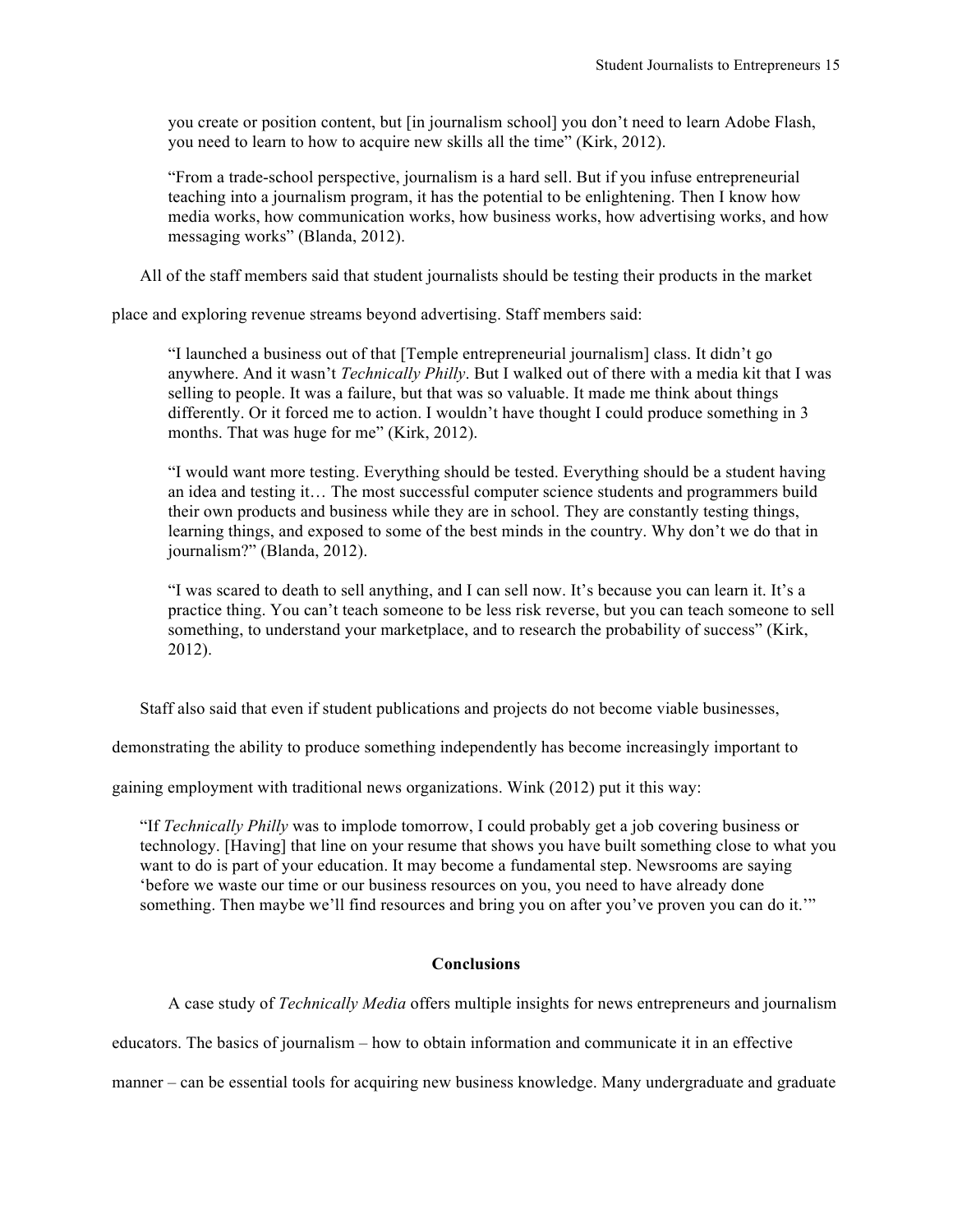university journalism programs already have significant assets for the development of an entrepreneurial curriculum through student publications, internships, and project-based courses. Based on experiences of the founders and their company, the skill set of an entrepreneurial journalist goes beyond the reporting and writing skills required in a newsroom. Journalists seeking to build a successful venture will likely spend a bulk of their time on the financial aspects of their business. While some entrepreneurial journalism courses are designed for students to pitch original ideas for products to possible investors, the experience of *Technically Media* demonstrates that local online news publications may be less likely to receive outside funding, but can generate revenue through a diverse collection of revenue streams that match content and audiences. In an educational setting, adding opportunities for students to explore alternative revenue models can enhance the entrepreneurial aspects of a journalism education. Entrepreneurship is an increasingly valuable skill – and may become a requirement – for a career in a rapidly changing news industry. This case also affirms that students are capable of building practical and useful tools for the future of journalism and testing those in the marketplace.

### **Limitations and Future Research**

This case study is limited to singular organization, a few staff members, and a relatively short time frame. A comparison of the business models of numerous regional technology blogs and future study of *Technically Media* as it seeks to expand to other markets and experiment with membership revenue models would provide further context to this study. Future research should include a wider survey of recent graduates of journalism programs who have launched their own business ventures. In particular, research that tracks the career paths of students who have graduated from university programs with a particular curricular emphasis or degree in entrepreneurial journalism would help assess the value of these programs in creating new ventures and business models for the news industry.

#### **References**

Allan, S., & Thorsen, E. (2009). *Citizen journalism.* New York: Peter Lang.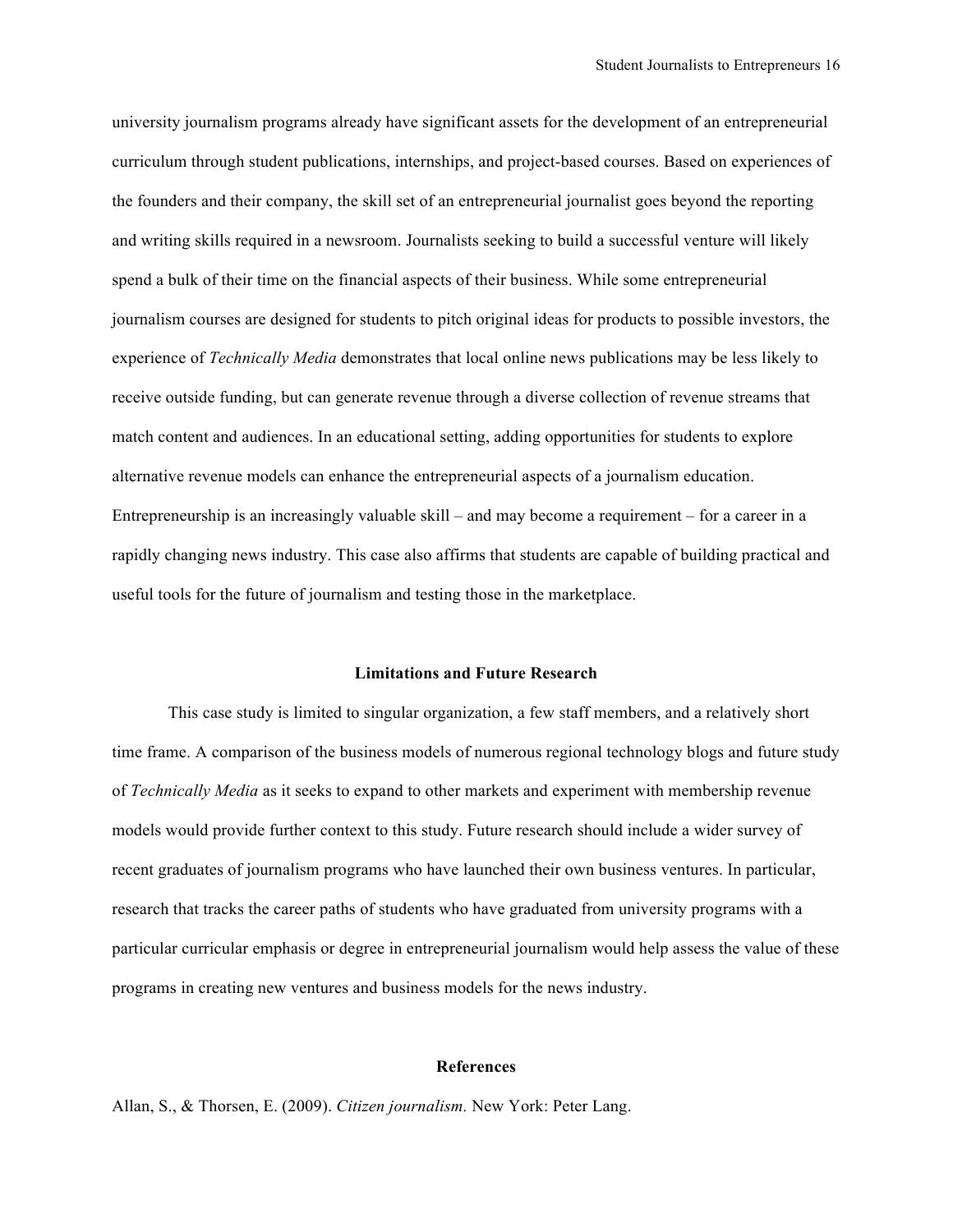- Anderson, C.W. (2012). *Networking the news: The struggle to rebuild metropolitan journalism, 1997- 2011*. Philadelphia: Temple University Press.
- Armstrong, M. (2011, April 25). Philly tech week on tap for this week. Retrieved from http://www.philly.com/philly/blogs/phillyinc/Philly-Tech-Week-on-tap-for-this-week.html
- Baines, D., & Kennedy, C. (2010). An education for independence. *Journalism Practice*, 4(1), 97-113. doi: 1080/17512780903391912
- Blanda, S. (2012). Interview.
- Benkoil, D. (2010, September 3). Business, entrepreneurial skills come to journalism school. Retrieved from http://www.pbs.org/mediashift/2010/09/business-entrepreneurial-skills-come-to-journalismschool246.html
- Berg, B. L. (2007). *Qualitative research methods for the social sciences.* Boston: Pearson.
- Briggs, M. (2012). *Entrepreneurial journalism*. Thousand Oaks, CA: Sage.
- Buttry, S. (2010, September 12). Reading resources on entrepreneurial journalism. Retrieved from http://stevebuttry.wordpress.com/2010/09/12/reading-resources-on-entrepreneurialjournalism/
- Chung, J. (2011, May 11). Entrepreneurship 101. *American Journalism Review*. Retrieved from http://www.ajr.org/article.asp?id=5084
- De Burgh, H. (2003). Skills are not enough: The case for journalism as an academic discipline. *Journalism*, 4(1), 95-112.
- Deuze, M. (2006). Global journalism education. *Journalism Studies*. 7(1), 19-34. doi: 10.1080/14616700500450293
- Engle, A. (2012, March 20). Roundup of the silicon prairie at SXSW 2012. Retrieved from http://www.siliconprairienews.com/2012/03/roundup-of-the-silicon-prairie-at-sxsw-2012
- Entrepreneurial Journalism Education conference call. (2010, January 8). Retrieved from http://entrepreneurialjourno.pbworks.com/w/page/10426197/FrontPage
- Gibb, A. (2005) Towards an entrepreneurial university. National Centre for Entrepreneurship in Education. Retrieved from http://www.ncee.org.uk/publication/leading the entrepreneurial university.pdf
- Gillmor, D. (2010, February 2). The future of journalism education. Retrieved from http://mediactive.com/2010/02/02/the-future-of-journalism-education/
- Herrman, K. (2010, June 10). Developing entrepreneurial graduates: Putting entrepreneurship at the centre of higher education. National Centre for Entrepreneurship in Education. Retrieved from http://www.ncee.org.uk/image/publication\_type/pdf.jpg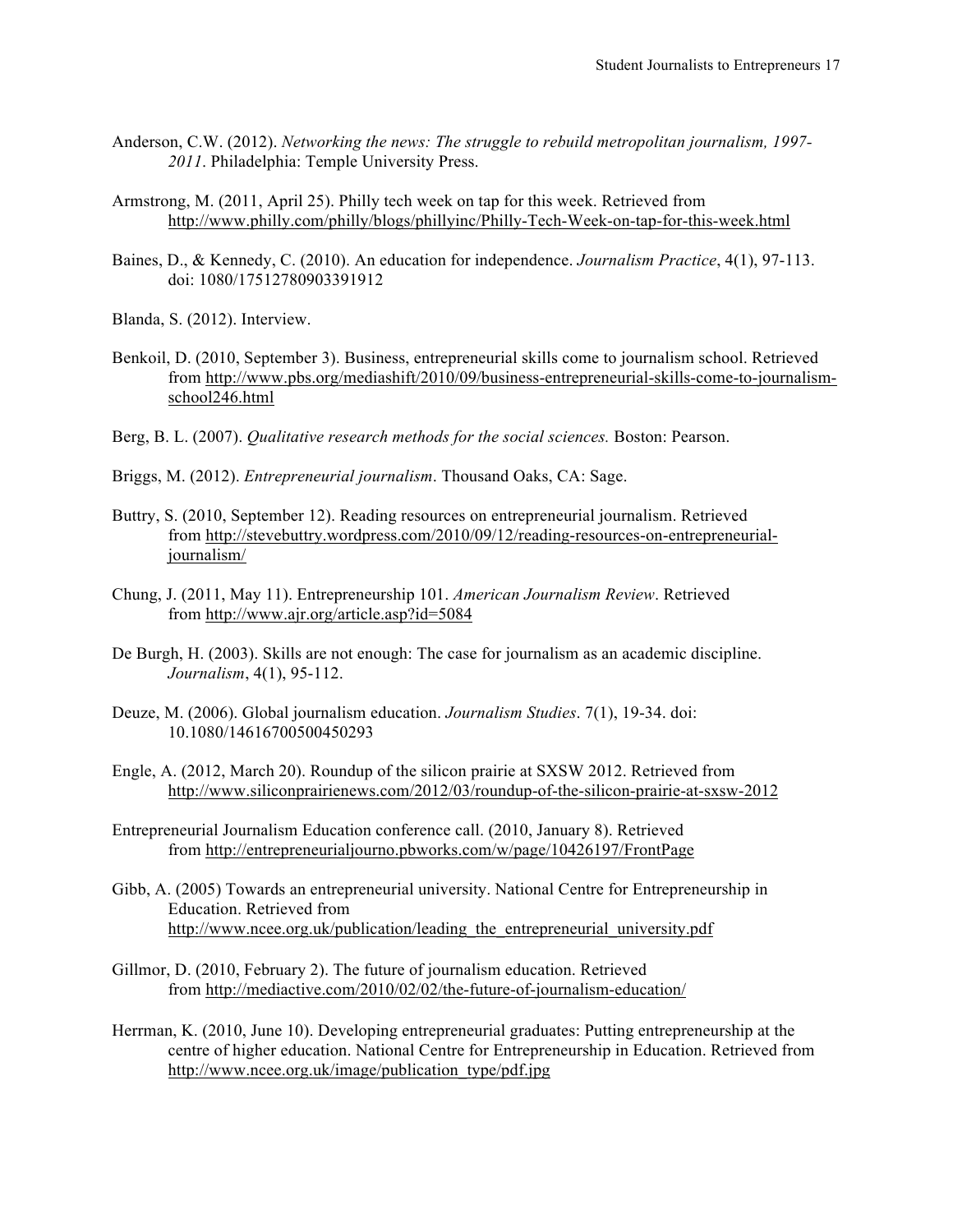- Hunter, A., & Nel, F. (2011, Spring). Equipping the entrepreneurial journalist*:* An exercise in creative enterprise. *Journalism and Mass Communication Educator*, 10-24.
- Jarvis, J. (2010, January 11). Teaching entrepreneurial journalism. Retrieved from http://www.buzzmachine.com/2010/01/11/teaching-entrepreneurial-journalism/
- Kirk, B.J. (2012). Interview.
- Lail, J. (2010, April 25).Where journalism gets reinvented. Retrieved from http://www.jacklail.com/blog/archives/2010/04/-a-group-of-what.html
- Lazear, E.P. (2003, April). Entrepreneurship. IZA discussion paper No. 760. Retrieved from http://ssrn.com/abstract=333802
- Lindlof, T., & Taylor, B. (2002). *Qualitative communication research methods*. Thousand Oaks: Sage.
- McCracken, G. (1988). *The long interview.* Newbury Park, CA: Sage.
- McLellan, M. (2009, May 26). Can journalists be entrepreneurs? Retrieved from http://www.knightdigitalmediacenter.org/leadership\_blog/comments/can\_journalists\_be\_entrepre neurs
- McLellan, M. (2010, June 1a). Promising local news sites. Donald W. Reynolds Journalism Institute. Retrieved from http://rjionline.org/news/micheles-list-promising-local-news-sites
- McLellan, M. (2010, June 15b). Survey of local online news publishers. Reynolds Journalism Institute. Retrieved from http://www.rjionline.org/news/part-3-revenue-streams
- Outing, S. (2005). The 11 layers of citizen journalism. Retrieved from http://www.poynter.org/uncategorized/69328/the-11-layers-of-citizen-journalism/
- Paley Center for Media (2010, February 11-12). A way forward: Solving the challenges of the news frontier. Retrieved from http://www.paleycenter.org/mc-news-streamed
- Rosen, J. (2008). A most useful definition of citizen journalism. Retrieved from http://archive.pressthink.org/2008/07/14/a\_most\_useful\_d.html
- Schaffer, J. (2011, October 4a). The rise of indie local news sites. Retrieved from

http://www.j-lab.org/ideas/category/blogically-thinking/the-rise-of-indie-local-news-sites/

- Schaffer, J. (2011, December 15b). Philadelphia Enterprise Awards. Retrieved from http://www.j-lab.org/publications/enterprise-awards
- Slocum, M. (2009, October 19). Philadelphia tech site tries to put its news startup theories into practice. Retrieved from http://www.niemanlab.org/2009/10/philadelphia-tech-site-tries-to-put-its-newsstartup-theories-into-practice/

Stivers, C. (2012, March/April). Smells like town spirit. *Columbia Journalism Review*, 26-27.